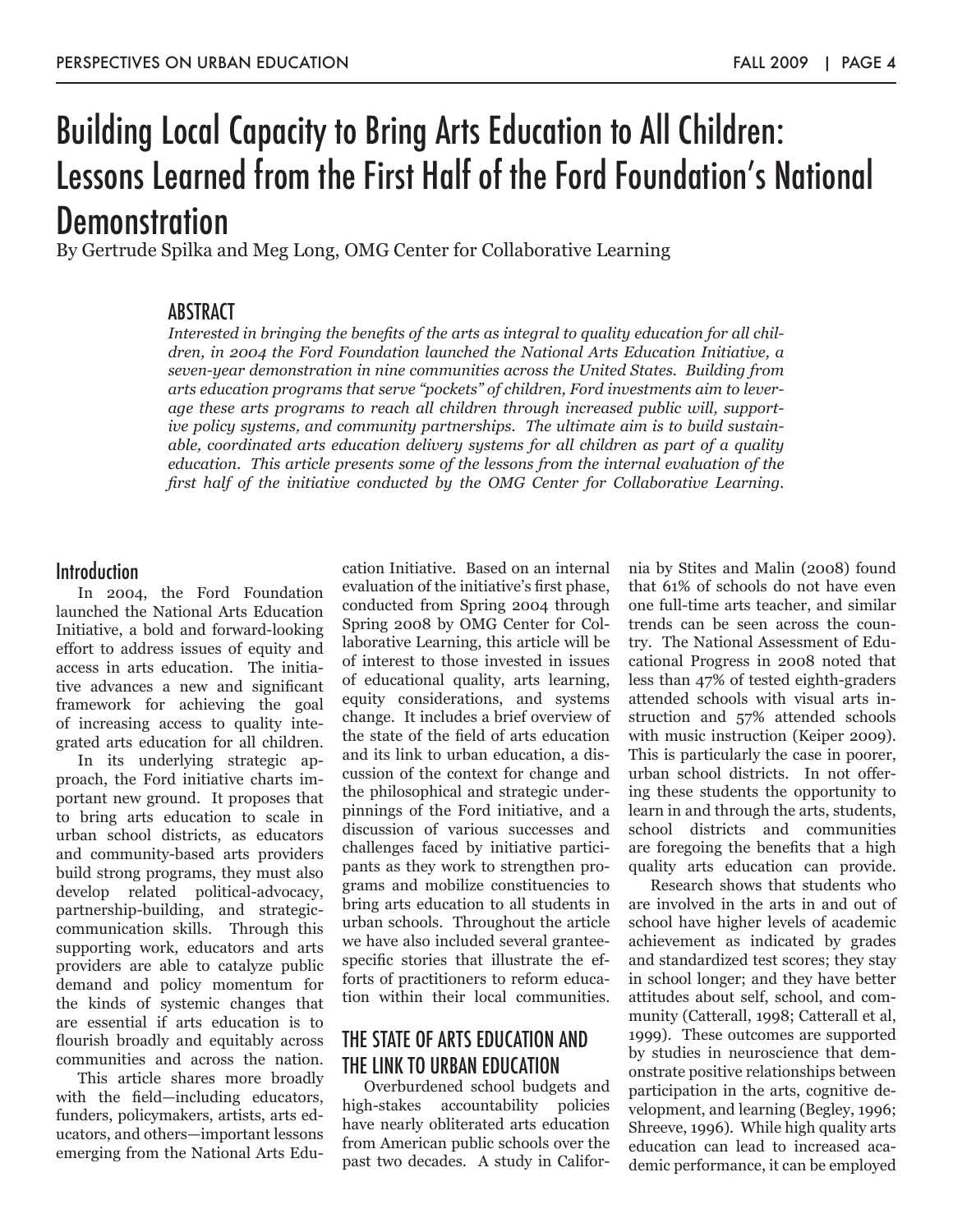to facilitate teaching about issues that pertain to social responsibility and social change (Holloway and Krensky, 2001). John Dewey (1934) presented the theory that arts should be a central component of education because the development of the imagination is the impetus for social change. Providing urban youth the space and resources to learn through the arts enables them to envision and create a positive future for themselves and their communities.

However, more importantly, and perhaps most compelling and least surprising to educators, students report that the arts "help us explore our own and others' thoughts and feelings, critique ourselves and our worlds, express our voices, and influence our social contexts by using nonviolent means" (Walker, 1999). These outcomes are particularly important in urban settings, where today's diverse urban students are more likely to struggle with issues of identity, voice, and their role in the community. A recent literature review by Mary Stone Hanley and George Noblit (2009) unequivocally emphasizes the importance of the arts as a strategy for culturally responsive education that help strengthen racial identity, resilience, and achievement.

#### THE IMPETUS FOR CHANGE

#### Educating the Whole Child

In the last decade, as high-stakes testing in math and reading have dominated national educational improvement efforts under the No Child Left Behind act, the Ford Foundation has remained steadfast in its belief that quality education ought to develop the whole child, cultivating knowledge in a range of disciplines and through multiple learning modalities. The National Arts Education Initiative intends to reintroduce education of the whole child into national discussions about quality education. The central longer term aim of the initiative is to increase access to quality integrated arts education for all K-8 students.

#### From Fragmentation to Coordination

As has been recently observed

(Bodilly, 2008), few cities have welldeveloped and coordinated arts and education delivery systems. Rather, communities more typically are characterized as having arts education programs that are fragmented, uncoordinated pilots, targeted to a subset of schools. The pilots are usually supported by soft dollars and run by an array of private, nonprofit brokers and arts and culture organizations in partnership with public school districts. In its underlying approach, the Ford Foundation's National Arts Education Initiative recognizes that the long-term building of coordinated and equitable arts and delivery systems necessitates more resources, both public and private. These resources cannot be leveraged in the absence of building public will and policy commitment for expanded and systemic approaches to arts and education.

#### Policy and Practice

The planning phase of the initiative coincided with a period when there had been important national progress toward advancing arts education within the public school arena. The enactment in the mid-1990s of Goals 2000, which asserted the arts as core disciplines, propelled many states to adopt or develop their own arts education standards. With this, the arts were educationally validated and the bar was raised for quality pedagogy. Unfortunately, although the formulation of arts education standards was celebrated as a policy victory, practice had yet to catch up. Adequate arts education financing, teaching infrastructure, and effective and appropriate assessments remained to be developed.

#### Emerging Models

During this same time, there was increased recognition of the functional value of arts partnership programs in developing and delivering high-quality arts instruction. In this widelyheralded partnership model, a lead organization works outside the school district and operates as a bridge and facilitator among the teaching artists, the arts and culture community, and public schools to deliver arts education in multiple disciplines (i.e. visual arts, music, theater, dance, creative writing, and media arts) during in-school time to public school students. Several cities, including Dallas, Chicago, and New York City have benefited from extraordinary arts partnership programs. In these cases, school penetration of arts programming grew significantly. Nonetheless, even in these cities where public school districts were partners, and at times financial partners, the burden of delivery remained on nonprofit and foundation dollars.

#### Equity and Access

No matter what their scale, these arts partnerships did not have the resources to reach all children with quality arts education. In many locales, reliant on soft funding, art partnerships remained fragile and provided programming to schools in which champions pursued them. Many schools and many children remained untouched, particularly in lower-income communities. Thus, no matter how the arts partnerships grew, they remained demonstration programs.

#### THE DESIGN OF THE FORD INITIATIVE

Ford launched the National Arts Education Initiative with the recognition that the long-term building of coordinated arts and education program delivery systems for all children requires significantly more public and private resources. Thus, for this initiative, Ford's primary intention is to demonstrate how communities build local public will for expanded and systemic approaches to arts and education, with a focus on two key areas: partnership building and strategic communication and advocacy. For it is only through increased public will and market demand that more public and private resources can flow towards arts education. More dollars will allow successful arts and education pilots to scale up and achieve greater reach. In support of public will building and advocacy, the initiative also seeks to help locales learn how to prepare and build their arts and education delivery systems for broader impact.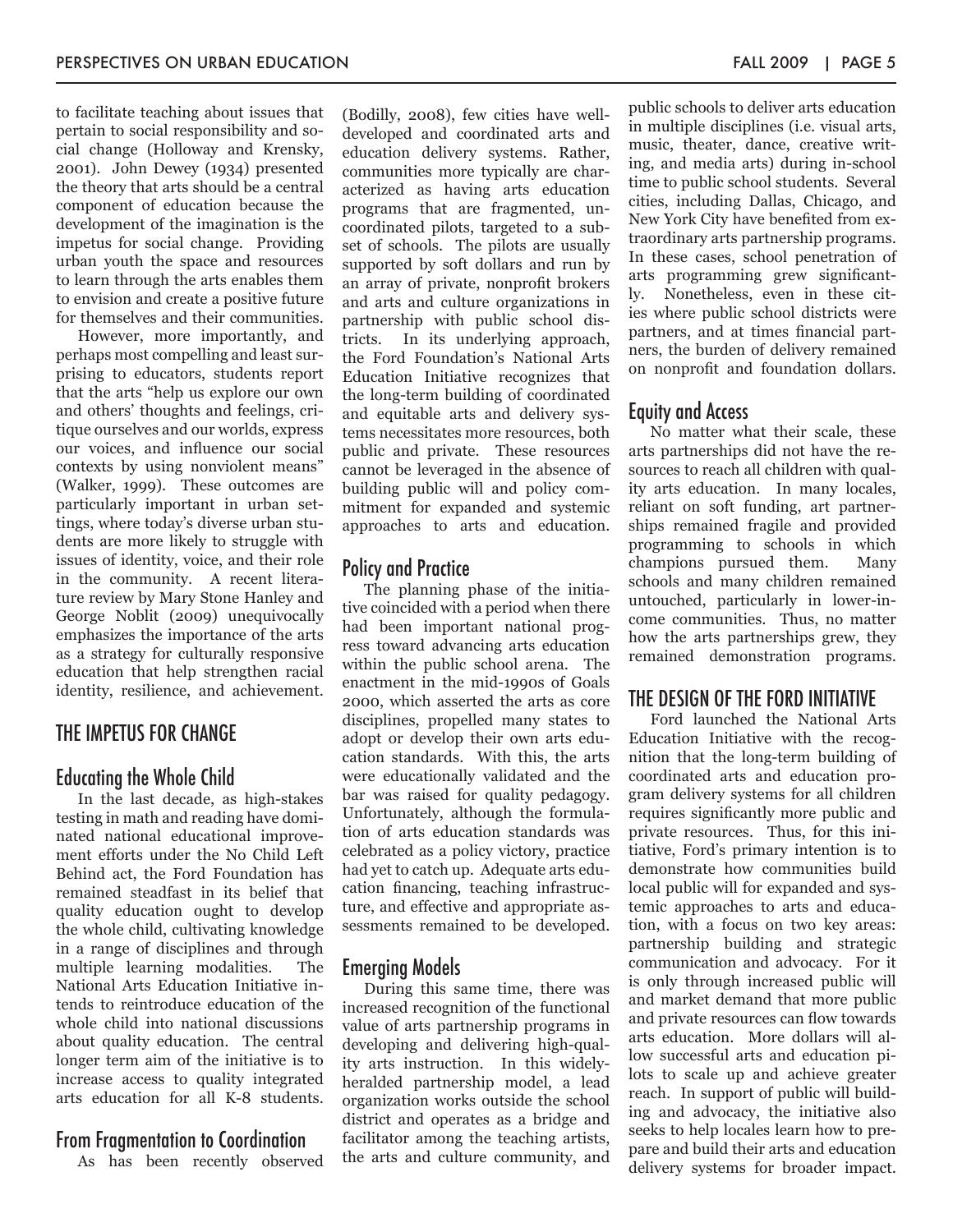To begin addressing these barriers, and to demonstrate how different types of organizations take on arts education systems-building and policy-change work, the Ford Foundation selected nine diverse grantees. The selected grantees vary in arts programming experience, arts and education reform know-how, organizational capacity, and geographic location. They range from organizations with multimillion dollar budgets that have been involved with arts-related systems-change work for over a decade, to start-up organizations with limited arts education programming experience. This diversity has led to fruitful dialogue among initiative participants and yielded important lessons about the different ways organizations and leaders mobilize for change in light of local contexts. A summary of each of the nine grantees' core programs and capacities can be found in Table 1.

In addition to the nine grantees, Ford is supporting three other organizations: the Arts Education Partnership, Douglas Gould and Company, and the OMG Center for Collaborative Learning with expertise in arts education technical assistance, strategic communications, and evaluation and partnership-building. Supports to sites include individualized technical assistance and biannual grantee meetings to foster communication, build networks, and share emerging best practices.

### BUILDING A SHARED UNDERSTANDING OF WHAT IT TAKES TO BUILD ARTS EDUCATION SYSTEMS

From the outset of the Ford National Arts Education Initiative, participants were challenged to translate the initiative's ambitious and far-reaching goals into a clear framework and action steps. While the concepts of working toward partnership-building and advocacy were understood conceptually, not surprisingly, they were also an abstraction for many of the grantees, especially those who had limited experience with policy and advocacy work. In this section we review the framework and in the following section we will highlight some of the key lessons learned in each of the key areas of the presented framework.

As the initiative evaluators, OMG engaged the Ford Foundation staff, its technical advisors, and its grantees to develop a Theory of Change and an implementation plan to build shared understanding for the initiative's agenda. The Theory of Change also articulated clear work areas and progress bench-

## TABIF<sub>1</sub>

### NATIONAL ARTS EDUCATION INITIATIVE GRANTEES

Alliance for Arts Learning Leadership, housed within the Alameda County Office of Education (Alameda County, CA) Decade-old, county-wide community partnership facilitated by Office of Education leaders. Provides professional development and technical assistance to districts and schools for the development and implementation of district arts plans and makes grants for school-based arts programs. Organizational budget exceeds \$14 million; project budget \$754,000.

#### Arts Every Day (Baltimore, MD)

Start-up arts education broker. Promotes information sharing and coordination of existing arts education programs and resources for Baltimore public schools. Initial programming focus on piloting middle-school arts-integrated lesson plans through shared teaching artist and classroom teacher sessions in 13 classrooms. Organizational budget \$300,000.

### Arts Education Initiative, housed within the University of California–UC Berkeley Graduate School of Education (Berkeley, CA)

Newly formed partnership of six higher education institutions and professional education programs. Piloting arts integrated curriculum planning and instruction for new teachers and school leaders; limited arts education experience at initiative's commencement. Project budget \$175,000.

#### Art IS Education, Housed Within Young Audiences of Northeast Ohio (Cleveland, OH)

Arts education broker. Piloting third grade arts integrated literacy curricula and corresponding professional development strategies with the school district. Organizational budget \$1.5 million; project budget \$248,000.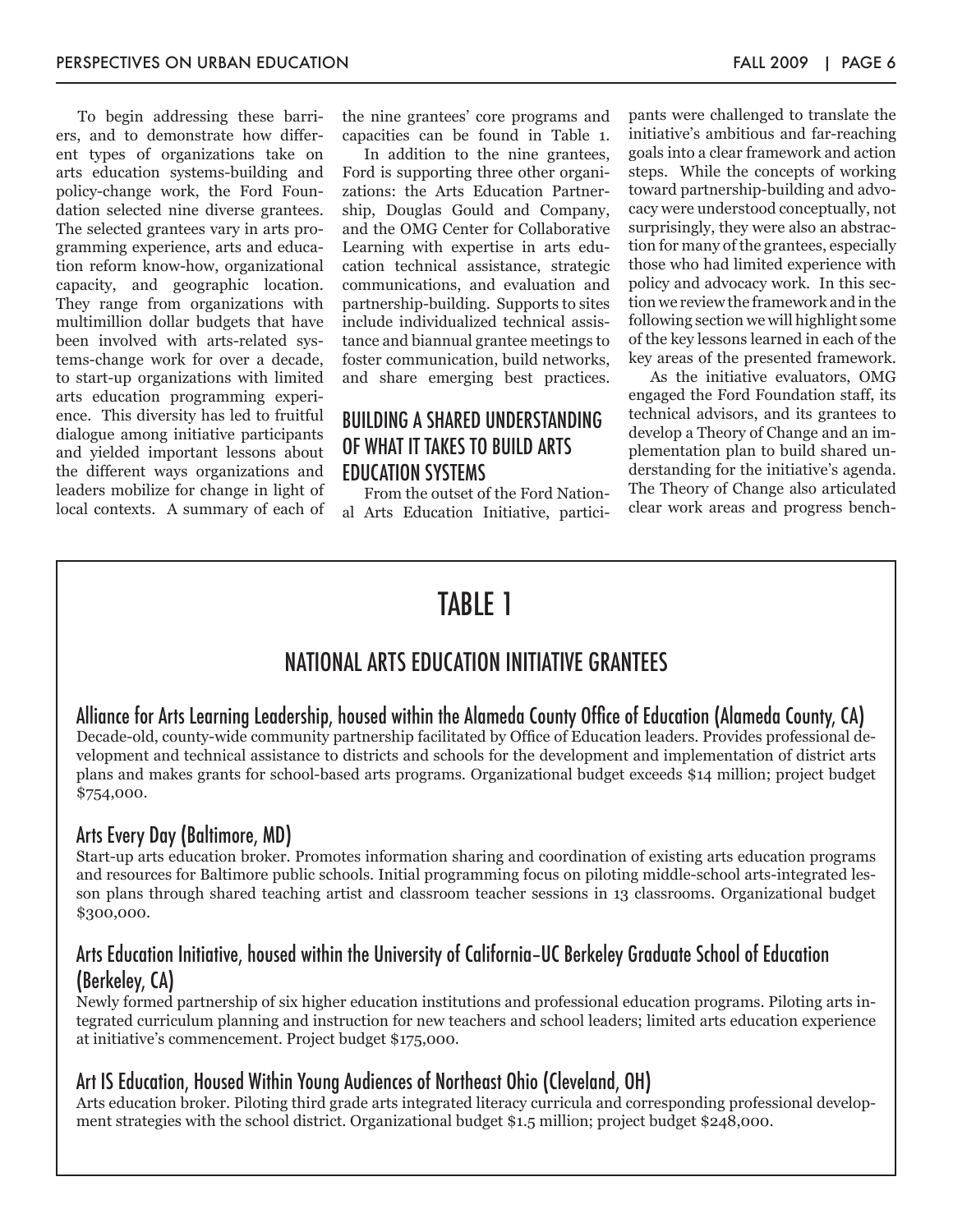### Big Thought (Dallas, TX)

Fifteen-old, city-wide community partnership and arts education broker. Coordinates arts education resources and services across 70 school districts, city libraries, and childcare, recreation, and community centers and provides arts advocacy and research services. Organizational budget \$4.1 million; project budget \$364,000.

### Ask for More Arts Collaborative, housed within Parents for Public Schools (Jackson, MS)

Parent organizing and education advocacy organization. Piloting classroom-based arts integrated lesson plans and teacher professional development in Jackson public schools; limited arts education experience at initiative's commencement. Organizational budget \$377,000; project budget \$150,000.

#### Arts for Academic Achievement, housed within the Minneapolis Public Schools (Minneapolis, MN)

Arts education and teaching artist broker for public schools. Provides professional development institutes; arts integrated coaching for classroom teachers; and links teaching artists to area schools. Organizational budget \$6.2 million; project budget \$1.2 million.

### Interchange, housed within Center for Creative Arts (St. Louis, MI)

Start-up arts education provider and broker. Piloting arts integrated classes in five schools, developing teaching artist and teacher professional development, testing early arts education advocacy efforts. Organizational budget \$4.3 million; project budget \$270,000.

### D. C. Arts and Humanities Collaborative (Washington, DC)

Membership arts broker organization. Piloting arts integrated lesson plans in six schools and providing related professional development for classroom teachers. Organizational budget \$480,000; project budget \$150,000.

marks. The Theory of Change and implementation plan identified four key areas of activity and indicators of success in each one, as is outlined below.

#### Grantee Leadership

Increase grantee ability to support the Ford arts and education work, as evidenced by increased organizational capacity and leadership to carry out the arts education partnership and the advocacy and policy-change agenda.

**Grantee leadership indicators.** Vision and understanding of arts and education reform; respect as community leader in arts and education; designated staff and system-level data collection and use capabilities; and policy entrepreneur skills (including the ability to reframe constantly changing arts and education issues within an educational policy framework and build policy networks).

#### Partnership Leadership

Build local partnerships to shift lo-

cal policy, as evidenced by the establishment of a sustainable collaboration of educational advocates, arts institutions, and educators, and strengthened school district capacities to support and sustain the integration of the arts.

**Partnership leadership indicators.** Shared and articulated arts education vision for the partnership; diverse and appropriate membership/ community legitimacy (comprised of arts, education, and youth champions); adequate networks; transparent process and structure for operations and decision-making; effective formal and informal communication processes; evaluation mechanisms; and adequate staff and resources.

### Advocacy and Strategic Communications

Build public will for arts education for all children through advocacy and communication, as evidenced by greater public understanding and support for integrated arts education.

**Advocacy and strategic communications indicators***.* Existence of arts education advocacy goal and plan; strategic communications plan, including target audiences, specific messaging, and tactics, and assigned responsibilities; impact tracking capabilities; sustainable advocacy infrastructure; school district buy-in, as evidenced by leadership participation and increased budget, staff, and professional development allocations.

Strengthen and Scale Arts Integration Program Models

Demonstrate equitable and quality arts education program models that can be brought to scale, as evidenced by observable, wider-spread integration of the arts into classroom practice in district schools.

*Program* **Impact indicators.** Theory-based approach; sufficient infrastructure; curriculum (standards-based, sequential, and tied to other content areas); student art production assessment (performance-based/embedded in curricu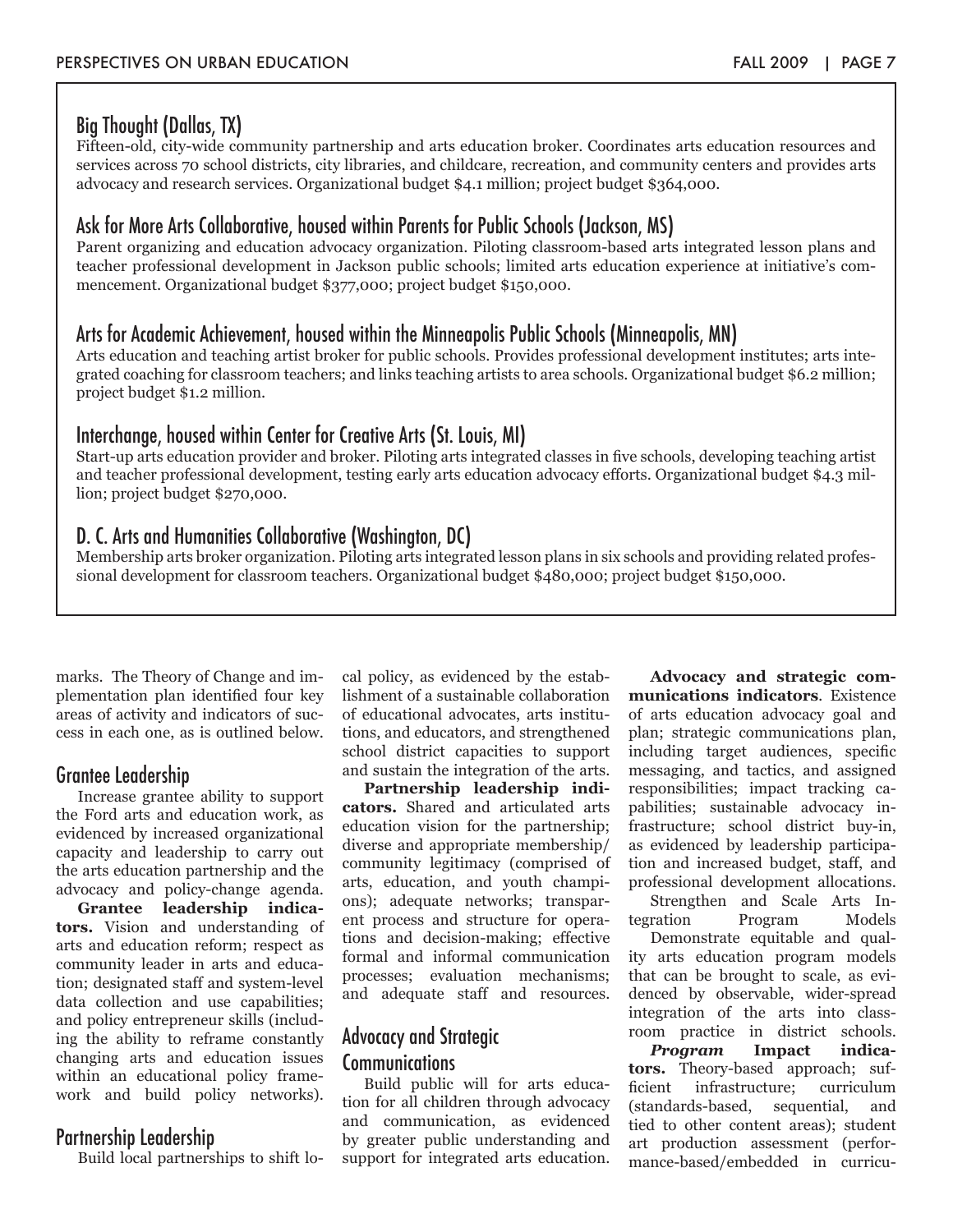lum); and professional development.

#### The OMG Center Evaluation Methodology in Brief

In the first phase of the initiative, the evaluation placed an emphasis on formative progress. Methodologies included document review, annual site visits and phone interviews with grantees and partners in each site using semi-scripted interview guides, and observations during site visits and meetings. In addition, OMG developed a capacity framework for the initiative, and OMG and each site jointly assessed the site against benchmarks along each area defined in the theory of change. We also used a policy and implementation tracking tool to gauge the reach of the grantee programs, shifts in policies, and district and partner practice. As the initiative moves into its second phase, greater emphasis is being placed on outcomes.

#### EARLY LESSONS

After more than three years, several lessons have emerged. Given the initiative's complex nature and the grantees' diversity, it is important to stress that the findings presented here are not comprehensive. Additionally, there are a number of contextual factors, national and local in scope, that have impacted the work of the grantees that, for the sake of brevity, are not discussed in this article. At the same time, these lessons shed important light on what it really takes to begin shifting policies and practice to bring arts education to scale in urban settings.

#### GRANTEE CAPACITY

Successful arts education policy influence and change frequently hinges on the leadership and advocacy skills of a small group of champions. They exert pressure by effectively making their case and by mobilizing broader grassroots constituencies to change the opinion of policymakers. The Ford initiative grantees were expected to build their capacity to become arts education policy-change leaders and also to develop and manage partnerships. The experience of the Baltimore site highlights

such skill development. All grantees made advances in these areas, although stumbling blocks were encountered along the way and progress was variable—with the more experienced sites being able to mobilize quickly and work in an accelerated fashion to address initiative goals. In the following section, brief case examples demonstrate and provide support for OMG's findings.

Baltimore: A start-up focuses on developing policy entrepreneurial skills

Soon after taking over the helm of Baltimore's Every Day Arts, its Executive Director began taking courses in nonprofit management and advocacy to better navigate the Baltimore School District. She researched the policy reform agenda of the new district administration and began working closely with a policy-savvy board member to develop an advocacy action plan that specifically aligns with the city and state's broader educational goals. As a start-up organization, this policy entrepreneur skill building has helped the organization position itself as an exclusive arts education broker for the District.

**Finding #1: From theory to practice. It took more time than expected for many of the grantees to understand the significant role-shift required for them to carry out advocacy and partnership-building work.** For most sites, significant capacity-building was necessary as a prelude to taking on initiative work. At the initiative's inception, many sites focused almost solely on building or refining their arts integration program delivery models to be able to make the case for systemic change. Similar to other initiatives, which encourage grantees to make a major shift in how they do business, many grantees initially focused on doing more of what they do well. In this case, sites focused on program development or providing more programs, and they were slow to take up the arts education advocacy or systems-change roles required for the National Arts Education Initiative. The progress of grantee efforts can be broadly characterized as follows:

Advanced sites—seasoned organizations with existing experience in advocacy and policy change were able to work aggressively, systematically, and immediately toward arts advocacy initiative goals.

Developing sites—including community-wide arts education program partnership broker/service providers—found the transition to be more challenging than anticipated. Five of the nine grantees entered this work as direct service providers and/or arts brokers with limited experience with arts and education policy, education system–building, and advocacy work. They had limited or no experience building senior relationships at the district level, broad-based stakeholder partnerships, or larger grassroots constituencies, particularly beyond the arts and culture community; limited experience navigating school district education policy processes; and limited familiarity with education reform issues.

Emerging and start-up sites—these grantees had to start up or build out arts education knowledge or integrate arts education into other core capacities, which required more resources than were initially anticipated (additional allocations were made by Ford). One site was new to the arts education field but had strong, relevant experience in community organizing for education reform. The other had experience in teacher preservice training, but not specifically in integrating the arts. In these cases, it was necessary for them to develop pilot, demonstration programs to make a case in their communities for later going to scale. This early start-up work required nearly two years of conducting research, engaging with stakeholders, and testing arts education start-up models.

**Finding #2: Early success indicators. Early success indicators of a site's ability to pursue policy change include the ability to forge and maintain relationships with district leaders, a commitment and capacity to research and navigate the educational policy process, and resourcefulness in leveraging current relationships to build new ones.** Midway through the initiative,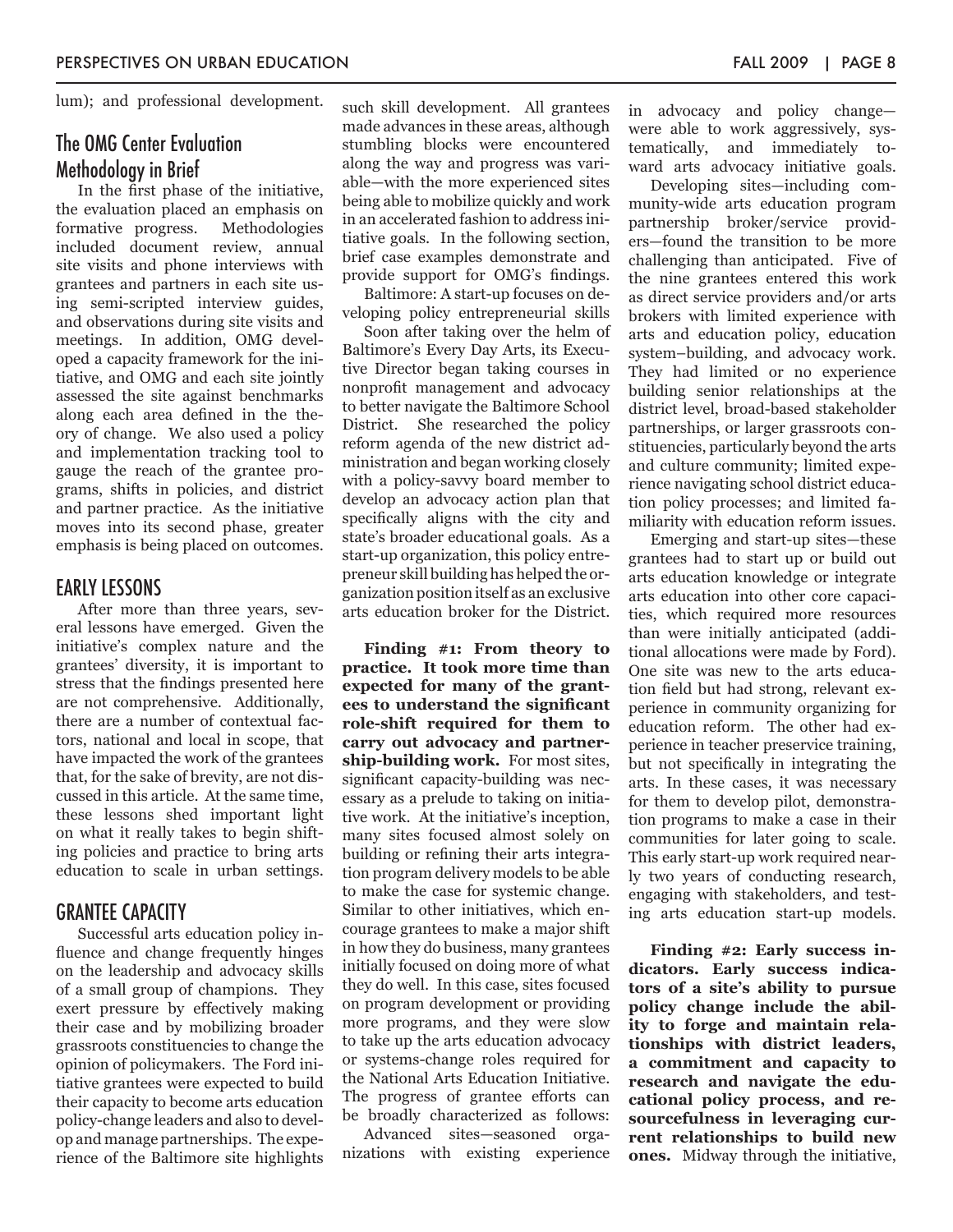all nine grantees had established direct relationships with and access to district superintendents, school boards, district curricula administrators, and other policymakers. For over half of the grantees, these were new relationships.

Multiple strategies have been successfully pursued as part of this relationship-building process, including:

- leveraging existing partnerships with senior community leaders;
- utilizing the Ford Foundation's name and program officer's visit to gain access to the new district leadership;
- recruiting new partner members who have strong relationships with city education policymakers;
- securing a regular meeting time with the superintendent to keep the issue of arts education on the district radar; and
- tapping into their pre-existing parent organizing networks.

The most successful grantees are increasingly aware of how education policy decisions are made, including the timing of the policy process and the level at which it occurs (state, regional, national, etc.). The leaders in the most advanced sites already possessed the necessary policy entrepreneur skills, including the ability to scan the political environment for windows of policy opportunity, make the case for arts integration to broad and diverse audiences, and network in appropriate policy circles to gain support for their agendas. Others have become much more intentional about tracking the policy environment and knowing which issues are most important to policy leaders. Leaders are becoming better at reframing arts education issues for diverse constituents, drawing upon the messaging platforms developed for initiative participants.

**Finding #3: Securing staff.** Not surprisingly, similar to other intensive efforts, appropriate and stable initiative staffing contributes significantly to grantee progress. Since many of the grantees were new to this kind of work,

identifying, attracting, and retaining the right type of staff was a key challenge.Many of the service-providing grantees found it difficult to articulate what they were looking for in new hires. Initially grantees hired new staff with skills appropriate for the program-level work. However, as grantees began to refocus their work on policy and advocacy, new skills beyond program planning and implementation were necessary. After the departure of first hires, staff positions were more appropriately defined and filled and include individuals with organizing and advocacy skills.

#### PARTNERSHIP DEVELOPMENT

Partnership-building is a crucial component of the initiative's policychange agenda. Effective policy- and systems-change efforts require a diverse set of partners and stakeholders with a clear vision and buy-in for the agenda. These efforts also require the ability to mobilize partners and networks as necessary, with the ability to assign roles and responsibilities fitting and of interest to the specific stakeholders. During the initiative's first phase, about a half of the grantees succeeded in establishing strong partnerships with consistent membership that meet regularly to work on shared, clear tasks.

**Finding #1: Cultivating and sustaining district support. District buy-in, affirmed through financial support, provides a crucial partnership linchpin, which must be proactively sustained in a constantly shifting local environment.** Four sites were able to secure financial support from their school districts by showing administrators how arts integration approaches can be tools to help achieve the rigorous academic goals articulated in the No Child Left Behind act, through standardized testing and other assessments. Districts were willing to provide funding for the arts integration work since it directly served their purpose.

A significant challenge to partnership sustainability is the frequent turnover in school district leadership. Since the Ford initiative began, most of the sites have experienced superintendent change. In three years, these partnership leaders have had to establish school district buy-in, build relationships, and develop a plan with their school district leadership partners in some cases two or three times. The Ford grantees and partners now realize that the constant rebuilding of superintendent relationships is part of ongoing business in education improvement. The more successful sites have developed procedures to quickly approach new district administrators to build new relationships and avoid loss of momentum. In many cases, sites were challenged to ask for more arts support from their district leaders, as in the case of Jackson, below.

#### Jackson: "Asks for more"

Ask 4 More Arts, established in 2005, grew out of the unique and highly successful Ask 4 More collaborative established in 1999 to strengthen teaching and learning in the Jackson Public School District. The idea of "asking for more"—from teachers, principals, students, parents, and the community has led to the creation of arts integration and artist-in-residence programs in fifteen elementary schools—over a relatively short time period. Over the next five years, Ask 4 More Arts plans to expand its initiative into most, if not all, of the 38 elementary schools throughout the Jackson Public Schools district, setting clear targets for the "more" it is asking for. By establishing clear expectations of the District, articulating specific requests, and demonstrating public support for these requests, Ask 4 More Arts is cultivating District buy-in and financial support.

**Finding #2: Creating tiered, diverse, and defined partnerships. Effective partnerships typically have tiered levels of engagement, with clear accountability guidelines.** At the three-year juncture, all of the sites had developed a clear vision for their initiative work among key partners. Most sites have a strong core group of partners with clear roles. These sites also have a reporting structure that allows partners to hold one another accountable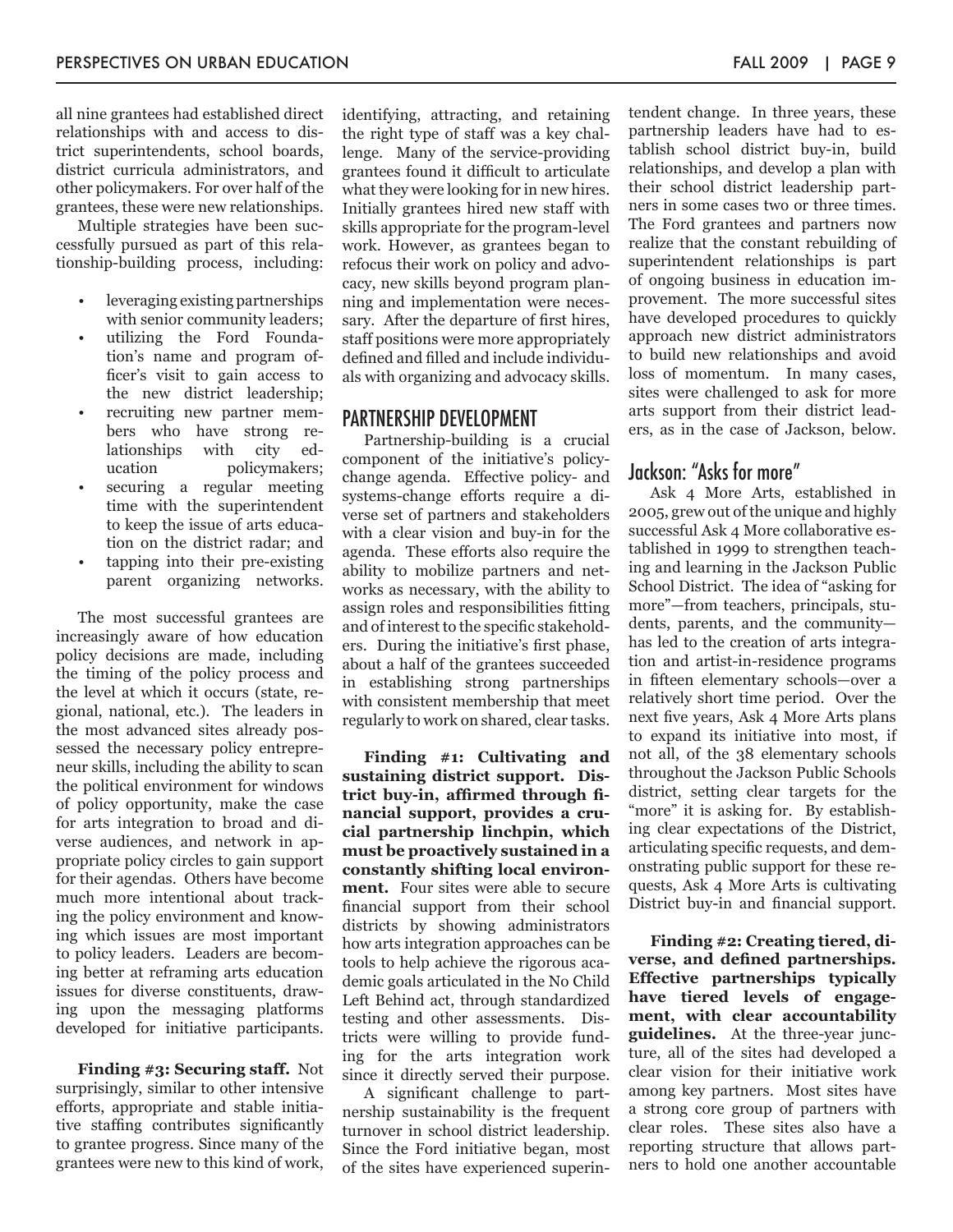for various aspects of the partnership work. The grantee frequently oversees the day-to-day partnership work plan and is responsible for managing partnership communications, new member recruitment, strategic planning, and conflict resolution. The sites that have more success with partnershipbuilding rely on partners not just for arts education model implementation, but also to plan and carry out other activities, such as communications and advocacy. In the case of Berkeley illustrated below, partnerships included the higher education community – a critical stakeholder in the arts education and teacher preparation system.

### Berkeley: Showcasing how the arts can be integrated into the initial preparation of educators

The Arts Education Initiative (AEI), is a professional education initiative based at the Department of Education at the University of California, Berkeley. It partners with Berkeley faculty and those at five other regional higher education institutions to explore effective teacher and administrator preparation models for integrating the arts into the curriculum. Each higher education partner provides lessons about a different model for how arts integrated professional preparation occurs in different academic contexts. Through presentations, publications, and strategic alliances with teacher organizations and institutions, AEI is building a grassroots network of teacher arts education advocates. Also, AEI uses the individual partner models to show how to enhance the quality of learning using the arts for educators and for the K-12 students they will serve.

### ADVOCACY AND STRATEGIC COMMUNICATIONS

At the initiative's outset, it was hypothesized that its overall success would rely on the ability of each of the grantees and partnerships to build top-down (education policymakers) and bottomup (grassroots and broad organizational) support for arts and education, with targeted, strategic communications playing an essential role in this process.

In some cases, as with St. Louis illustrated below, sites had to build their advocacy and strategic communications capacity by hiring dedicated staff.

### St. Louis: Augmenting staff expertise for advocacy and strategic communications

To ensure ongoing support of its arts integration initiatives in St. Louis Public Schools, Interchange adopted a multi-faceted advocacy strategy that includes paid teacher and teaching artist advocates, in-school Family Arts Activity nights, and state-level policy work in partnership with the statewide alliance for arts education. The director expanded his team to include an advocacy consultant who works on communications and coalition-building to complement the in-school collaborative residencies and teacher professional development opportunities. He also hired a parent involvement consultant to assist with advocacy to parents of students in the St. Louis Public Schools. These consultants have increased Interchange's advocacy and public engagement capacity, and they have already identified a concrete set of policy goals and corresponding strategy that they will implement over the next year.

**Finding #1: Identifying clear and specific policy-change goals. The identification of a specific and clear arts education policy goal facilitates the development of effective and targeted advocacy and communications strategies.**  Many of the grantees initially defined their policy-change goals very broadly, without specific objectives and measures—for example, increasing district buy-in for arts education. In such cases, it has been difficult for the grantee to articulate concrete indicators of what such buy-in would look like, or the set of activities necessary to achieve it.

In cases where policy goals are clear—for example, mobilizing the district to pay for teacher professional development in the arts, or making the case for the need to hire more arts teachers to achieve equitable distribution of arts instruction—it has been

possible to develop detailed advocacy and strategic communications implementation plans and to track success.

**Finding #2: Developing system-level data. Armed with data about the current state of arts education at the district level, sites can make convincing arguments about existing conditions and what needs to change**. However, most sites have been challenged with collecting data about the current state of the policy goal they wish to address. Since they have not yet been able to access system-level information about arts education provisions in their school districts, sites have difficulty determining how much money the school district is currently spending on arts education, how many certified arts teachers are in the system, and which arts providers are working within schools and the extent of their engagement. Because sites do not have a baseline from which to assess their progress in changing these key systems indicators, their advocacy efforts are hampered. The challenges that sites face with regard to data collection are in part the result of lack of grantee and partnership research staffing, and in part a consequence of the general lack of availability of this information at the school district level.

The more advanced sites, which possess research capabilities, have been able to mount compelling and convincing arguments that have swayed local politicians to lobby for more arts in schools in their jurisdictions. Linking program distribution and socioeconomic data has proven to be particularly persuasive.

**Finding #3: Parent engagement. To mobilize parents and family members as advocates, the most advanced sites, including Alameda and Dallas illustrated below, are creating hands-on arts engagement opportunities for parents and families.** Three sites recognized that developing enduring parent arts advocacy could be facilitated by their direct engagement with the arts: being creators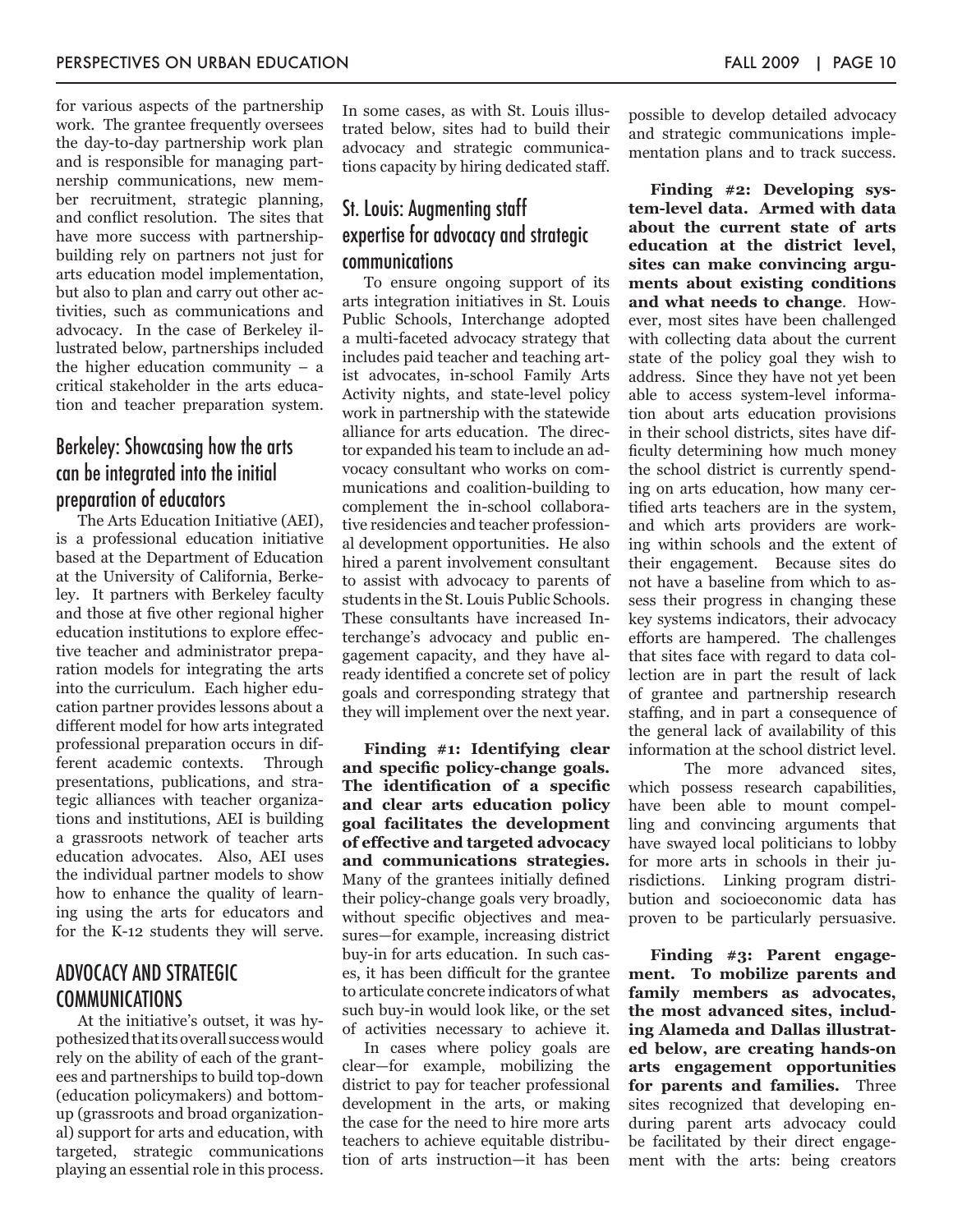of art rather than passive observers. This is particularly true for the many parents who did not have arts education when they were in school.

To more successfully engage parents, several of the sites are experimenting with reframing the definition and term "art" to better resonate with parents.One site in particular, in addition to engaging parents in arts immersion experiences, is defining arts more broadly to include a wider range of creative and lifestyle domains: the way people dress, decorate their homes, perform folk songs, and participate in generational story-telling. Making the arts and arts learning more accessible to diverse community members is reportedly beginning to unleash local arts engagement in its emerging community arts hubs and building a cadre of parent advocates.

### Alameda: Connecting with existing parent groups

Early on, Alameda successfully mobilized parents to lobby online for the passage of a state mandate for arts education. Alameda has continued to mobilize this group, The Arts Active Parents, and recently developed the Arts Active Parents Leadership Council, a partnership that leverages the membership of existing parent organizations such as the Parent Education Resource Center and the 100 Families Project. These networks provide a membership base and infrastructure that can be tapped for program participation and advocacy. The Council allows Alameda to use its resources more strategically in areas such as communications work and partnership-building, rather than on replicating the efforts of existing parent organizations.

Dallas: Redefining "art" to culturally resonate with communities and families

Building parent support for arts was central to Big Thought's Ford strategy. Early in the work, project leaders thought that prior to supporting arts as advocates, parents first had to experience and engage in the arts. Preliminary work focused on providing arts experiences to families in downtown and community arts institutions.

After a pilot, and further research, Big Thought realized that the families in their communities already had a wide array of arts talents, and rich cultural arts traditions. Big Thought changed its approach. Rather than define these experiences as arts, which were interpreted as "off putting" and identified with downtown institutions, the Big Thought team reframed these local art assets as community creativity resources. Big Thought began to harness local talents that are more resonant with their local communities' backgrounds and interests. For example, a local Mariachi musician was tapped to provide music lessons to neighborhood children.

Also, to better understand the "arts" terminology that families preferred and why, Big Thought conducted research in 6 focus groups in 3 communities. There was a strong consensus across the six groups that "creative activities" was the most attractive language for describing the array of cultural activities' children might do.

#### INTEGRATED ARTS EDUCATION PROGRAMMING

The scaling up of high-quality arts and education models is a hoped for long-term outcome of this initiative. Successful, high-quality arts and education pilots not only provide experiences for children, they also provide communities with a track record, program delivery expertise, and data for making the case to broaden community support for more expansive programming. Over the initiative's first three years, sites have experienced some success with increasing the scale of their arts integration models. Early conversations about quality programming exist in about half the sites.

**Finding #1: Increase of scale. District-level support has allowed all Ford sites to modestly increase the scale of their pilot arts education models.** The most rapid expansion and scaling up of arts programs have taken place in the more advanced sites, where district-level leaders, including superintendents and curriculum supervisors, are strong supporters of arts integration programming.

**Finding # 2: Theory-based and comprehensive programming. Several sites are grounding their programs in quality, theorybased programming**. Applying a theory-based framework (such as multiple intelligences or "habits of mind" theories that explore how children learn and interpret new information) ensures that the implemented arts education programs are based on the best teaching and learning practices. Cleveland provides an interesting example of how one site has worked to embed a theory-based arts education program within the district's literacy curriculum.

### Cleveland: Targeting third grade literacy through the arts

The Cleveland Integrated Arts Collaborative has developed a third grade integrated arts and literacy curriculum called Art Is Education. The curriculum offers a rigorous, standards-based model with the potential of being adopted district-wide. In developing the curriculum, CMSD teachers and teaching artists drew on the work of Project Zero at Harvard University to develop a research-based program that uses arts integration to develop literacy skills. In the spring of 2007, Cleveland successfully piloted the curriculum in nineteen third grade CMSD classrooms in fourteen schools. Prior to piloting, arts specialists, classroom teachers and teaching artists participated in significant professional development. Rather than scale up to all third grade classrooms in the 2007-08 school year as initially planned, the program was maintained at a more modest level due to changing District priorities.

**Finding #3: Staffing and resource barriers. Other than will, the biggest factors inhibiting scaling up models continue to be adequate staffing and funding.** Most of the sites have some arts specialists in schools who are often supplemented by visiting teaching artists. However, staffing is not suffi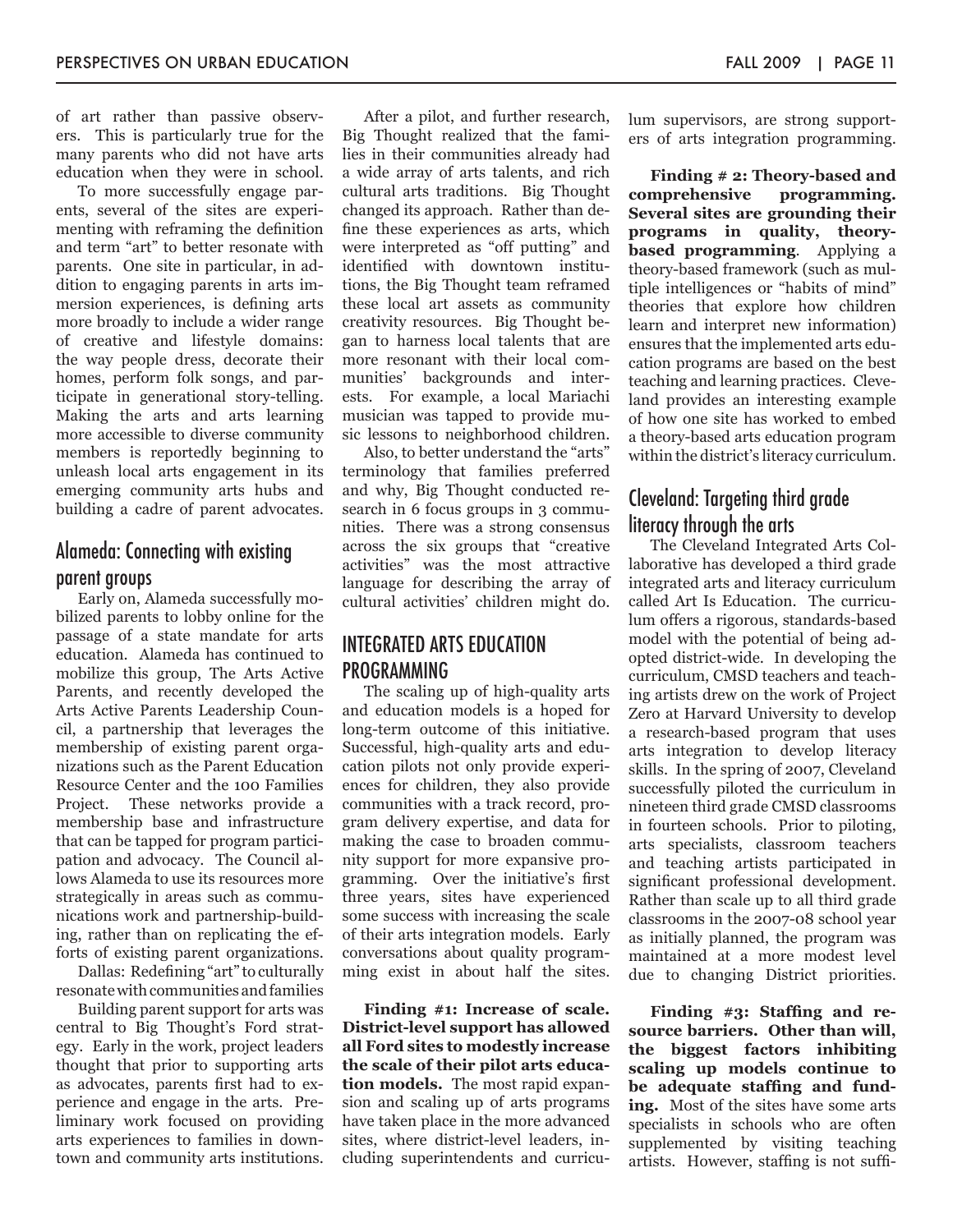cient and continues to be stretched as programs are extended to additional classrooms. In some cases, when the model includes one-on-one arts coaches for classroom teachers, coaches are likewise stretched too thin. The Minneapolis example highlighted below showcases one approach to increasing school capacity for arts education.

### Minneapolis: Relying on an expanded core of arts education coaches

Arts for Academic Achievement (AAA) was initiated in 1997 in the Minneapolis Public Schools (MPS) as a joint venture with the Perpich Center for Arts Education (PCAE), a state agency dedicated to excellence in arts education. Since 1997, AAA has facilitated high quality artist-teacher collaborations to create arts rich classrooms for students in MPS. Using a planning process developed from the work of Grant Wiggins and Jay McTighe (2005), coaches support work with classroom teachers and artists. This established integrated arts education model promotes quality education through a community arts partnership model. Through the new Arts Reach project, AAA seeks to scale up the number of schools for integrated arts learning by providing increased numbers of coaches, focused resources for underserved schools to expand programming, and an advocacy strategy.

For the majority of the sites, the funding for the model arts integration programs is sufficient at the scale of a few pilot demonstration schools. Currently, it is not sufficient to scale up to schools throughout the districts. The exception, Dallas, is significant, because it shows what may be possible for other communities as they work toward initiative goals. Due to a robust infrastructure at the arts education broker in Dallas, a significant influx of funds from multiple national foundations, and policy-savvy leadership, Dallas has achieved districtwide goals, such as 45 minutes of music and 45 minutes of visual arts weekly for every elementary student.

#### CONCLUDING OBSERVATIONS

Given the current state of limited

public commitment to arts education, the National Arts Education Initiative's focus on building public will is appropriate, timely, and very necessary. Supporting the arts education field locally and nationally in order to understand the critical role that communications and advocacy efforts play in influencing public and private policies provides a new and significant direction for the field. If discrete arts and education programs are ever to reach scale, learning how to influence these public and private policy decisions is essential.

As the nine sites continue to work on their advocacy campaigns and develop arts education programs that can be taken to scale, their lessons can inform and deepen the national conversation about what it takes for communities to build arts education systems. At the same time, the Fordsupported national strategic communications research and dissemination tactics can be applied and tested in various locales. As initiative participants and others reach beyond their base constituency to forge partnerships, public support of the arts as an important component of an educational improvement agenda is likely to increase.

The Ford Foundation's National Arts Education Initiative holds out a compelling vision for American education:

Across cities, students will have equitable access to quality arts programs; the majority of schools in the district will have adopted a rigorous arts integration curriculum across all grades; and schools will have the necessary infrastructure to support the implementation of the curriculum, including qualified arts teachers and teaching artists.

To be sure, there is much work to be done to achieve this vision. The National Arts Education Initiative offers a compelling road map for working toward this goal.

#### Author Note

The authors would like to thank Cyrus Driver at the Ford Foundation for supporting the work of this initiative and the evaluation. We are also grateful to our partners: the Arts Education Partnership, Doug Gould and Company, and the Ford grantees and partners for their hard work and willingness to engage in the evaluation of this national initiative.

A founding director of OMG Center for Collaborative Learning, **Gertrude J. Spilka ("Gerri")** has over twenty-five years experience advising public and nonprofit organizations and national foundations on program development and evaluation, strategic planning, organizational restructuring, and policy. The areas of her work include the arts, education reform, communications policy, community building, and non-profit management. Much of her recent work has investigated effective policy and systems change efforts across various fields. Gerri is a co-author of Design as a Catalyst for Learning, which received the Outstanding Academic Book award in 2000 from the Association of College and Research Libraries, and of *Old Cities/Green Cities: Communities Transform Unmanaged Land*, published by the American Planning Association (2002). She holds a B.A. from Carnegie Mellon University, an M.A. in Community Psychology from Temple University, and a Master of Architecture degree from the University of Pennsylvania.

**Meg Long** has a background in non-profit management and evaluation research. Meg has hands-on non-profit management experience and a strong research background on a broad range of international and domestic issues including educational reform, health care provision, and nonprofit management and efficiency. She holds a B.A. from Rutgers College and a Masters of Public Administration in Public Policy and Non-Profit Management from New York University.